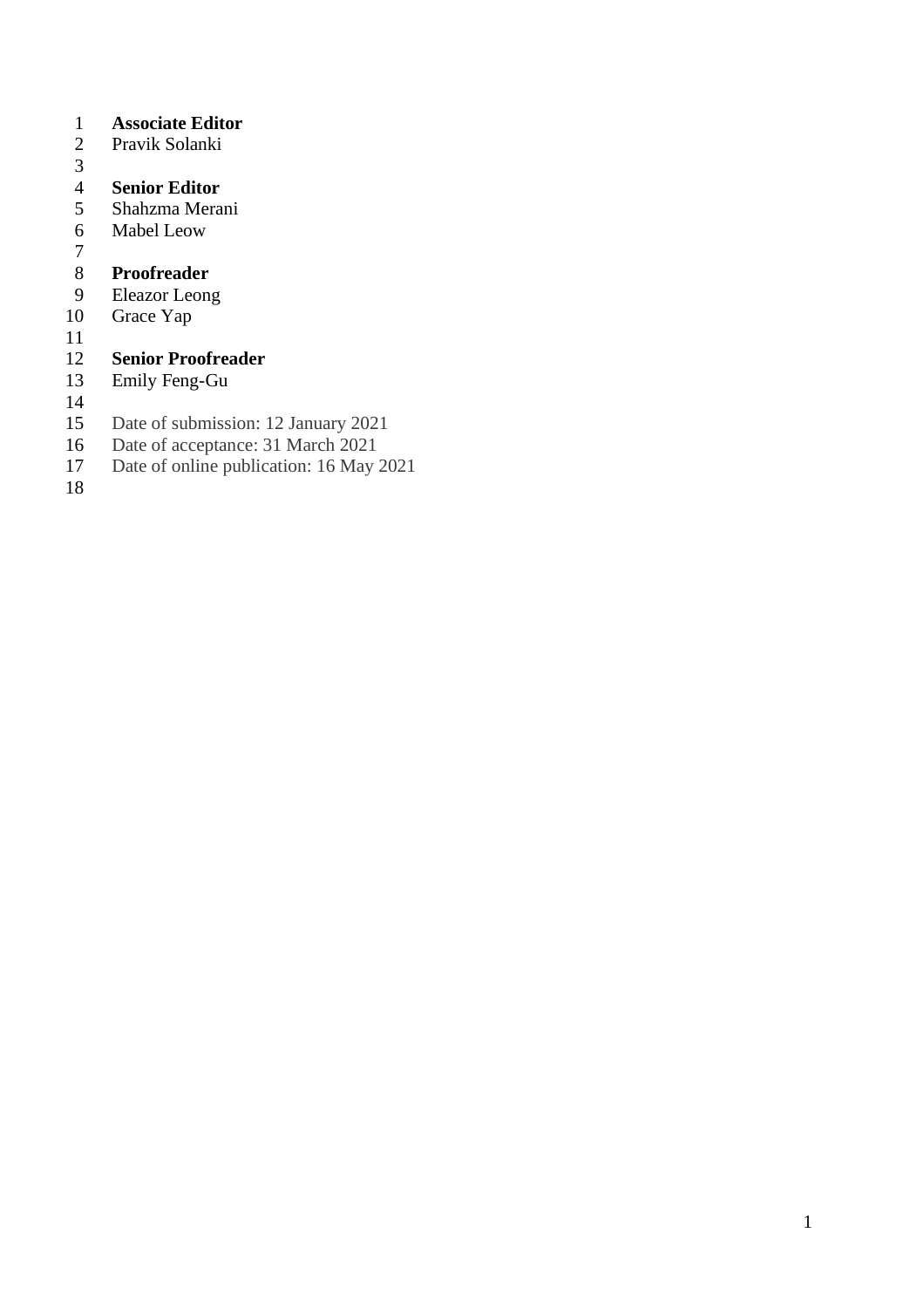| $\mathbf{1}$     |                                                                                                   |
|------------------|---------------------------------------------------------------------------------------------------|
| $\overline{2}$   | <b>Title Page</b>                                                                                 |
| 3                |                                                                                                   |
| $\overline{4}$   | <b>Type of Article</b>                                                                            |
| 5                | <b>Case Report</b>                                                                                |
| 6                |                                                                                                   |
| $\boldsymbol{7}$ | <b>Title of Article</b>                                                                           |
| $8\,$            | Metastatic Cutaneous Prostate Cancer – A case report of a rare presentation.                      |
| 9                |                                                                                                   |
| 10               |                                                                                                   |
| 11               | <b>First Author</b>                                                                               |
| 12               | Dr. Madison Boot                                                                                  |
| 13               | <b>MD</b>                                                                                         |
| 14               | Class of 2020                                                                                     |
| 15               | University of Wollongong                                                                          |
| 16               | <b>JMO</b>                                                                                        |
| 17               | Dr. Madison Boot previously completed a Bachelor of Biomedical Science at the                     |
| 18               | University of Notre Dame Australia. She is currently completing her internship at                 |
| 19               | Wagga Wagga Base Hospital and has an interest in oncology.                                        |
| 20               | Dr. Elias Nasser                                                                                  |
| 21               | MBBS MRCP (UK) FRANZCR                                                                            |
| 22               | Staff Specialist, Radiation Oncology at Wollongong Hospital                                       |
| 23               | <b>Co-Director ISLHD Cancer Services</b>                                                          |
| 24               |                                                                                                   |
| 25               | <b>Source of Submission: Word document online</b>                                                 |
| 26               |                                                                                                   |
| 27               | <b>Character Summary:</b> This case report explores the rare presentation of cutaneous metastatic |
| 28               | prostate cancer, including epidemiology, pathophysiology, and management approaches.              |
| 29               |                                                                                                   |
| 30               | Keywords: prostate cancer, metastasis, cutaneous metastasis, radiotherapy                         |
| 31               |                                                                                                   |
| 32               | <b>Number of Tables: 0</b>                                                                        |
| 33               |                                                                                                   |
| 34               | <b>Number of Figures: 2</b>                                                                       |
| 35               |                                                                                                   |
| 36               | Word Count: 1,603                                                                                 |
| 37               |                                                                                                   |
| 38               |                                                                                                   |
| 39               |                                                                                                   |
| 40               |                                                                                                   |
| 41               |                                                                                                   |
| 42               |                                                                                                   |
| 43               |                                                                                                   |
|                  |                                                                                                   |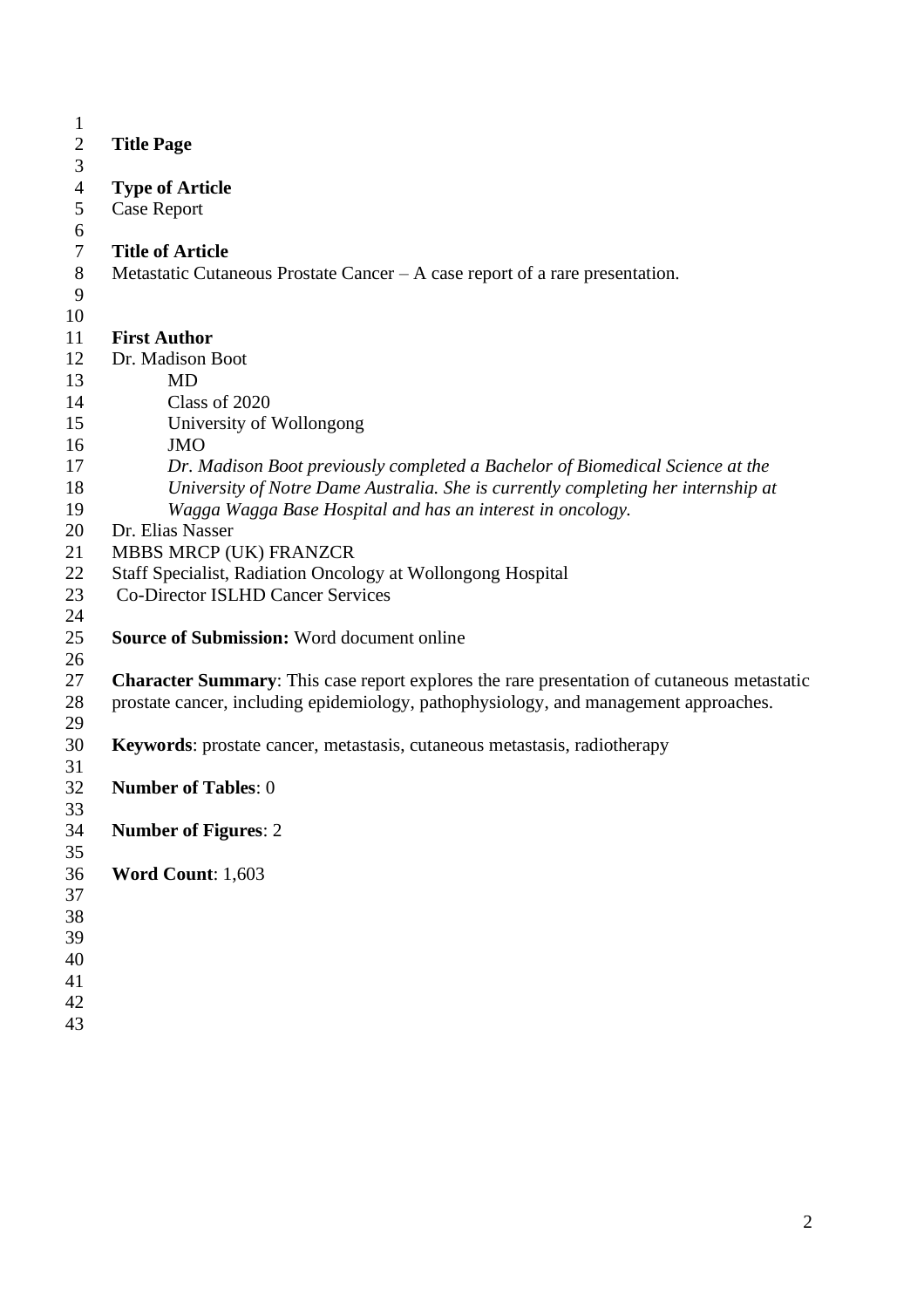#### **Abstract**

- **Introduction:** Prostate cancer is a leading cause of cancer morbidity and mortality in
- Australian men. Though prostate cancer is common, rarely does it present with cutaneous
- manifestations. Metastatic cutaneous prostate cancer represents less than 1% of all cutaneous
- metastatic disease and occurs in 0.06% to 0.3% of prostate cancer cases. This case report
- 6 explores the rare presentation of cutaneous metastatic prostate cancer.<br> **Case overview:** An 83-vear-old male with a history of metastatic cast
- **Case overview:** An 83-year-old male with a history of metastatic castration-resistant prostate
- cancer presented with nodular chest lesions. The patient had been diagnosed with prostatic
- adenocarcinoma eight years earlier, and had received a radical prostatectomy, adjuvant
- radiotherapy, palliative chemotherapy, and androgen deprivation therapy. He was receiving
- palliative treatment at the time of presentation. The patient reported an eight-week history of
- firm, fast-growing flesh-coloured nodules over his right pectoral region which were
- otherwise asymptomatic. A prostate specific membrane antigen positron emission
- tomography scan demonstrated avidity within cutaneous lesions and was highly suspicious for cutaneous metastatic castration-resistant prostate cancer. The patient declined targeted
- radionuclide therapy and was managed with palliative superficial radiotherapy. The patient
- passed away six weeks after diagnosis of cutaneous metastases.
- **Discussion overview:** Metastatic cutaneous lesions can result in diagnostic dilemmas for
- clinicians due to the rarity of presentations. Most cases will present with a known history of
- metastatic disease, however, a small number of cutaneous metastases may be the first
- indication of a clinically silent prostate cancer. Cutaneous metastasis is associated with a
- poor prognosis as there is often systemic disease present. Treating clinicians, including
- radiation oncologists, medical oncologists, dermatologists, urologists, and general
- practitioners, should consider the diagnosis of cutaneous metastasis in the case of skin lesions in prostate cancer patients.

- 
-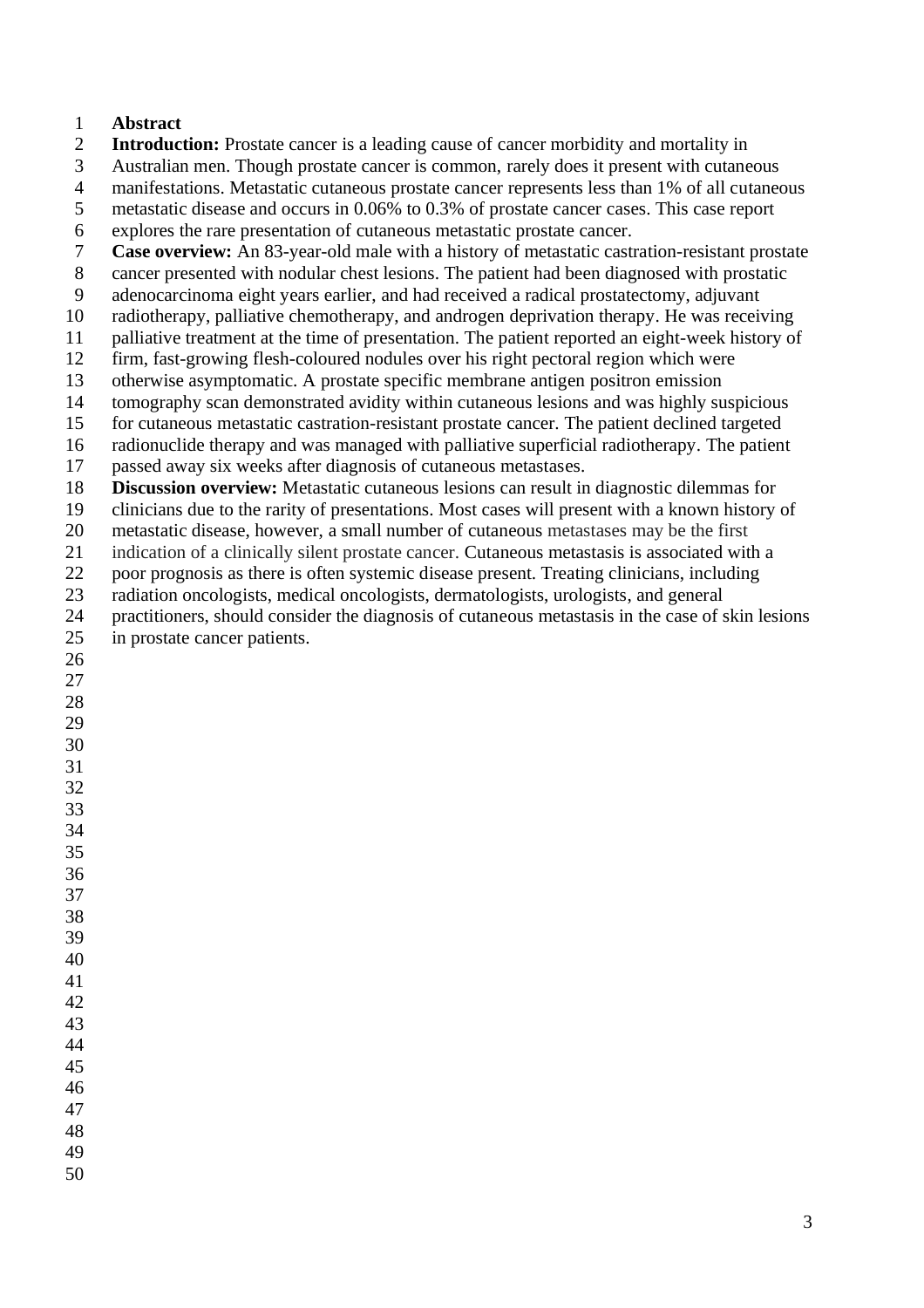#### **Introduction**

Prostate cancer is one of the most commonly diagnosed cancers in Australia and is the second

most common cause of cancer-related death in males [1]. Approximately one third of patients

with localised disease will progress to locally advanced and metastatic disease, commonly

spreading to bone and lymphatics and rarely to cutaneous tissue [2]. Prostate carcinoma is

6 reported to metastasise to skin in  $0.06\%$  to  $0.3\%$  of cases [3]. The skin lesions are usually<br>7 asymptomatic involving the lower abdomen, genitalia, thigh, and sometimes chest, head, a

asymptomatic involving the lower abdomen, genitalia, thigh, and sometimes chest, head, and

neck [3]. Few cases of skin metastases from prostate cancer have been reported in the

 literature but it usually occurs in advanced disease states and is associated with a poor prognosis [3]. In this report, we discuss an 83-year-old male with metastatic castration-

 resistant prostate cancer presenting with asymptomatic nodular lesions over his right pectoral tissue.

- 
-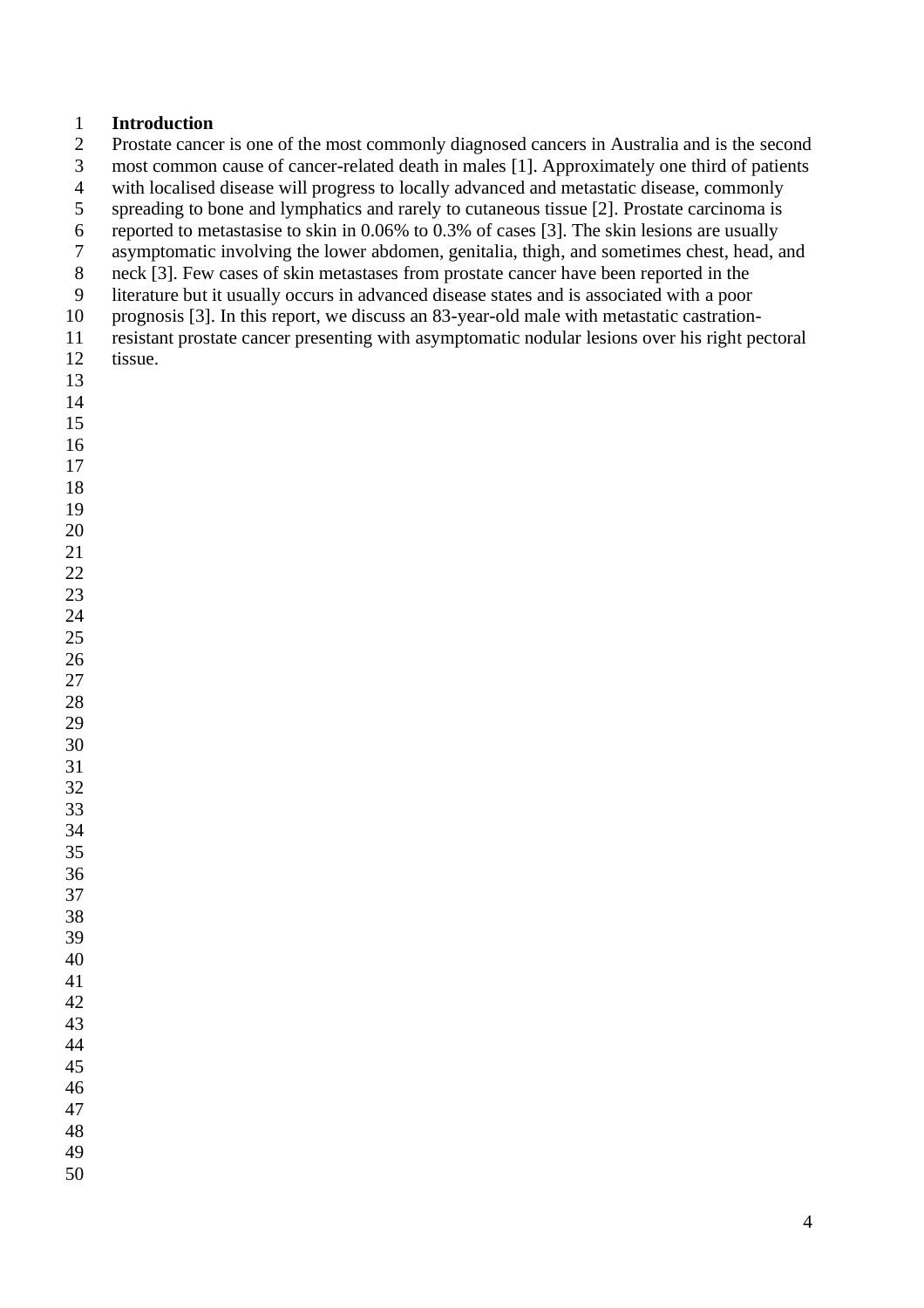#### **The case**

- An 83-year-old male with a background history of castrate-resistant metastatic prostate
- cancer presented to an outpatient cancer centre due to concerns about nodular chest lesions.
- Over eight weeks, he had developed multiple lesions circumferentially over his right pectoral
- tissue. The lesions were 10 mm by 5 mm, firm, raised, flesh-coloured nodules that were non-
- tender, non-pruritic, and without discharge or necrotic tissue (Figure 1). During this time, the
- patient also noted a decrease in functionality, including increasing fatigue and dyspnoea. His
- past medical history included anaemia of chronic disease requiring blood transfusions, right-
- sided hydronephrosis secondary to extrinsic ureteric obstruction by metastatic
- lymphadenopathy requiring an intra-uretic stent, lumbo-sacral back pain and lymphoedema
- of the legs and right arm. The patient was a non-smoker and drank minimal alcohol on social
- occasions. He was a retired geochemical engineer and widowed father of four children, who
- lived with his son and required assistance completing activities of daily living. On
- examination the patient was hemodynamically stable, afebrile, had signs of anaemia (pallor
- of the skin, palmar creases and conjunctiva) and bilateral pleural effusions. The patient's
- Eastern Cooperative Oncology Group (ECOG) status was three.
- 
- The patient had a strong family history of prostate cancer and was diagnosed with localised
- prostate cancer in 2012 after PSA monitoring. A radical prostatectomy and six weeks of
- adjuvant pelvic radiotherapy were performed due to his high-risk profile and the patient went
- into remission. In 2015, his PSA levels became detectable and staging investigations revealed
- the presence of skeletal metastases. The patient was commenced on androgen deprivation
- therapy (ADT) with degarelix and bicalutamide. Due to continually rising PSA levels, the
- patient was started on docetaxel for castration-resistant disease. Enzalutamide was trialled but
- it led to low mood, a recognised adverse effect [4]. In 2017, restaging scans showed
- extensive bony and lymph node progression for which he received palliative radiotherapy to
- the lower spine, right humerus, and right axillary lymph nodes.
- 

In light of the patient's prostate cancer history, new skin lesions, and recent functional

 decline, a prostate specific membrane antigen positron emission tomography (PSMA-PET) scan was performed. The scan revealed extensive nodal PSMA-avid disease both above and

below the diaphragm, together with extensive osseous metastatic disease and right chest wall

cutaneous lesions (Figure 2). The PSMA PET avidity within cutaneous lesions was highly

- suspicious for cutaneous metastatic castration-resistant prostate cancer.
- 

The patient received palliative superficial radiation therapy of 900 cGy over two fractions to

- the right chest lesions to prevent fungation. Though there was improvement with the
- radiation therapy, the lesion remained. The option of actinium-PSMA (a targeted
- radionuclide therapy) was discussed, however, the patient's general functional status
- deteriorated markedly due to progressive metastatic disease in his liver and bilateral lungs,
- and further treatment was considered too burdensome. The patient received a blood
- transfusion for symptomatic management of anaemia as an outpatient. The patient passed away peacefully at home with family six weeks later from progressive metastatic liver
- disease.
- 
- 
- 
- 
-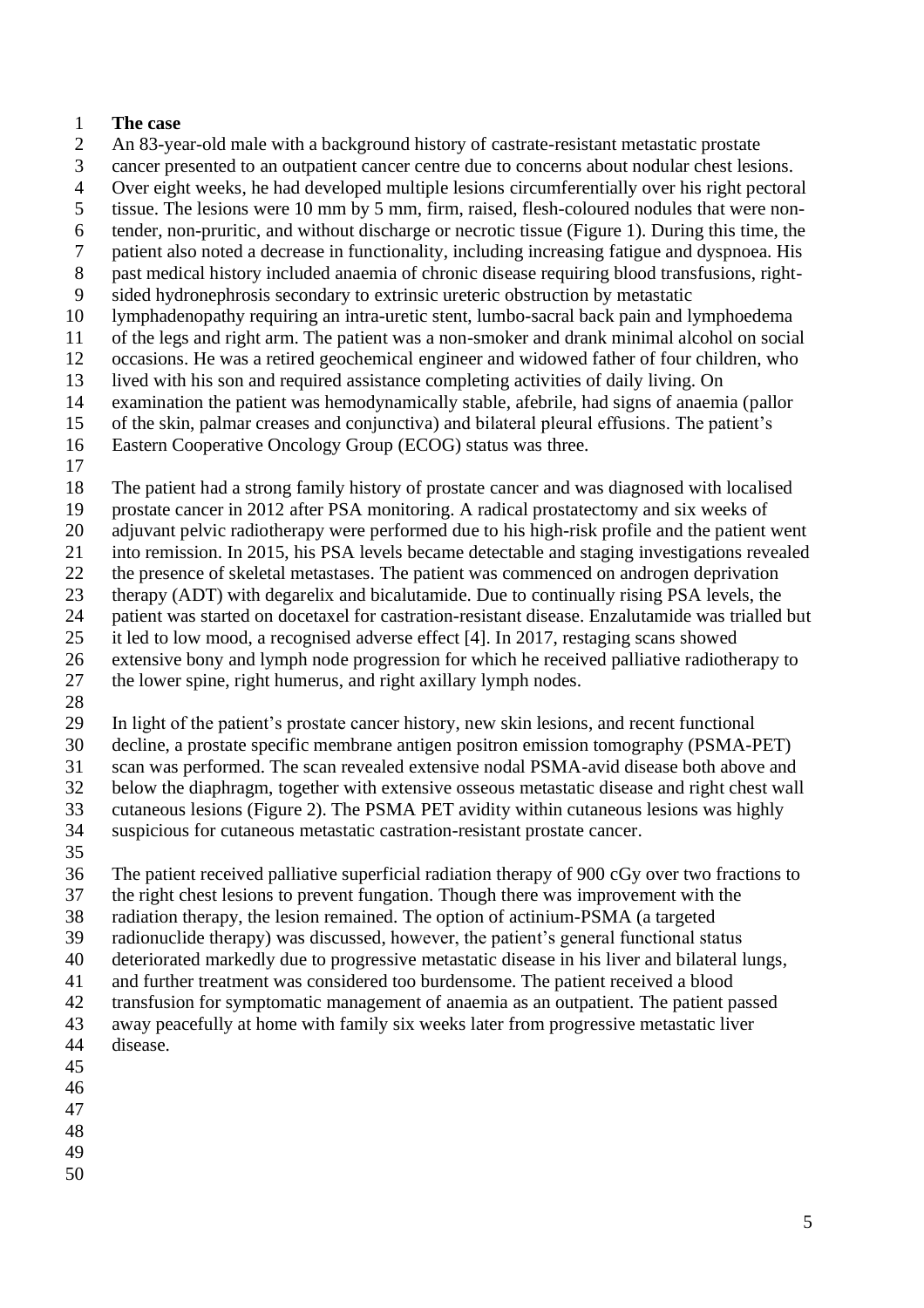#### **Discussion**

Cutaneous metastases from visceral malignancies are uncommon, occurring in 2% to 9% of

cases [5]. This infrequent phenomenon is more commonly seen in breast, lung, renal,

- stomach, uterine, and colon malignancies, but rarely seen in prostate cancer [5]. Metastases
- 6 usually occur in the advanced stage of malignancy and are associated with a poor prognosis <br>
5.5.6. In recent vears, there have been more case reports of cutaneous metastasis of prostate
- [3,5,6]. In recent years, there have been more case reports of cutaneous metastasis of prostate
- cancer, possibly due to the aging population, new treatment methods lengthening survival, as
- well as better recognition by clinicians [7]. However, cutaneous metastatic prostate cancer is
- still very rare, representing less than 1% of all cutaneous metastatic disease and occurring in
- only 0.06% to 0.3% of prostate cancer cases [6,8].
- 

Clinically, cutaneous metastatic disease presents with abrupt skin eruption which

- progressively worsens [7,8]. It can occur at any point of prostate cancer progression, with
- most cases presenting four years after the primary diagnosis [7,8]. The most common
- presentations include multiple asymptomatic firm flesh-like papules, nodules, or
- occasionally, sclerodermoid lesions [7-10]. Other variants of the disease include violaceous
- or erythematous plaques and, rarely, necrotic skin [10-13]. These lesions commonly occur
- over the suprapubic region, lower abdominal area, medial thigh, and genitalia [3,5,8,10]. Rare
- sites of cutaneous metastasis include the chest, scalp, and face [6,8,9]. However, a recent
- literature review has shown that presentations of chest wall metastases are increasing [7].
- 

The pathophysiology of the spread from the primary tumour to the skin is complex and not

- fully understood [7,8]. The cells must acquire the ability to evade the primary site, enter the
- lymphatics or the blood stream, survive in the circulation, extravasate to dermal tissue, and
- proliferate [7,8]. New research has hypothesised that chymotrypsins may be responsible for
- the spread to cutaneous tissues [3]. Chymotrypsins secrete serine protease, which causes
- 
- 28 intercellular degradation to adhesive structures of the cornified skin layer, allowing for cutaneous tissue invasion [3.14]. There is a possibility that other receptors, such as and cutaneous tissue invasion [3,14]. There is a possibility that other receptors, such as androgen
- receptors, may be part of the metastatic process, however, further studies are required.
- 

Metastatic cutaneous lesions can result in diagnostic dilemmas for clinicians due to the rarity

- of presentations. Most cases will present with a known history of metastatic prostate cancer.
- Therefore, if prostate cancer is revealed in the past medical history, it should raise suspicions
- and aid prompt diagnosis. Interestingly, the literature reports that 15% of undiagnosed
- prostate cancer present as cutaneous lesions [3]. Differential diagnoses for cutaneous lesions
- include angiosarcoma, cellulitis, mammary Paget's disease, sebaceous cyst, Sister Joseph
- nodule, basal cell carcinoma, pyoderma, morphea, and trichoepithelioma [3,7,8,19-21].
- 
- A definitive diagnosis is achieved with skin biopsy sent for histopathology and staining. The histopathology is often similar to the primary tumour, with undifferentiated cells diffusely infiltrating the dermis and gland-like structures in the case of adenocarcinoma [3]. Typically, immunohistochemistry staining is positive for PSA and/or prostatic acid phosphatase (PAP) [3]. Another key investigation is a raised serum PSA level, which in this case was markedly elevated at 174 ug/L. Other investigations may include a restaging scan, such as a computer tomography (CT) chest, abdomen, and pelvis and/or PSMA-PET scan, to check for distant metastases. In this case, the patient decided against biopsy. Therefore, the team made the likely diagnosis of cutaneous metastatic castration-resistant prostate cancer based on the PSMA PET avidity within cutaneous lesions and the patient's clinical history. Given the uncommon features of this presentation, a biopsy would have been useful for definitive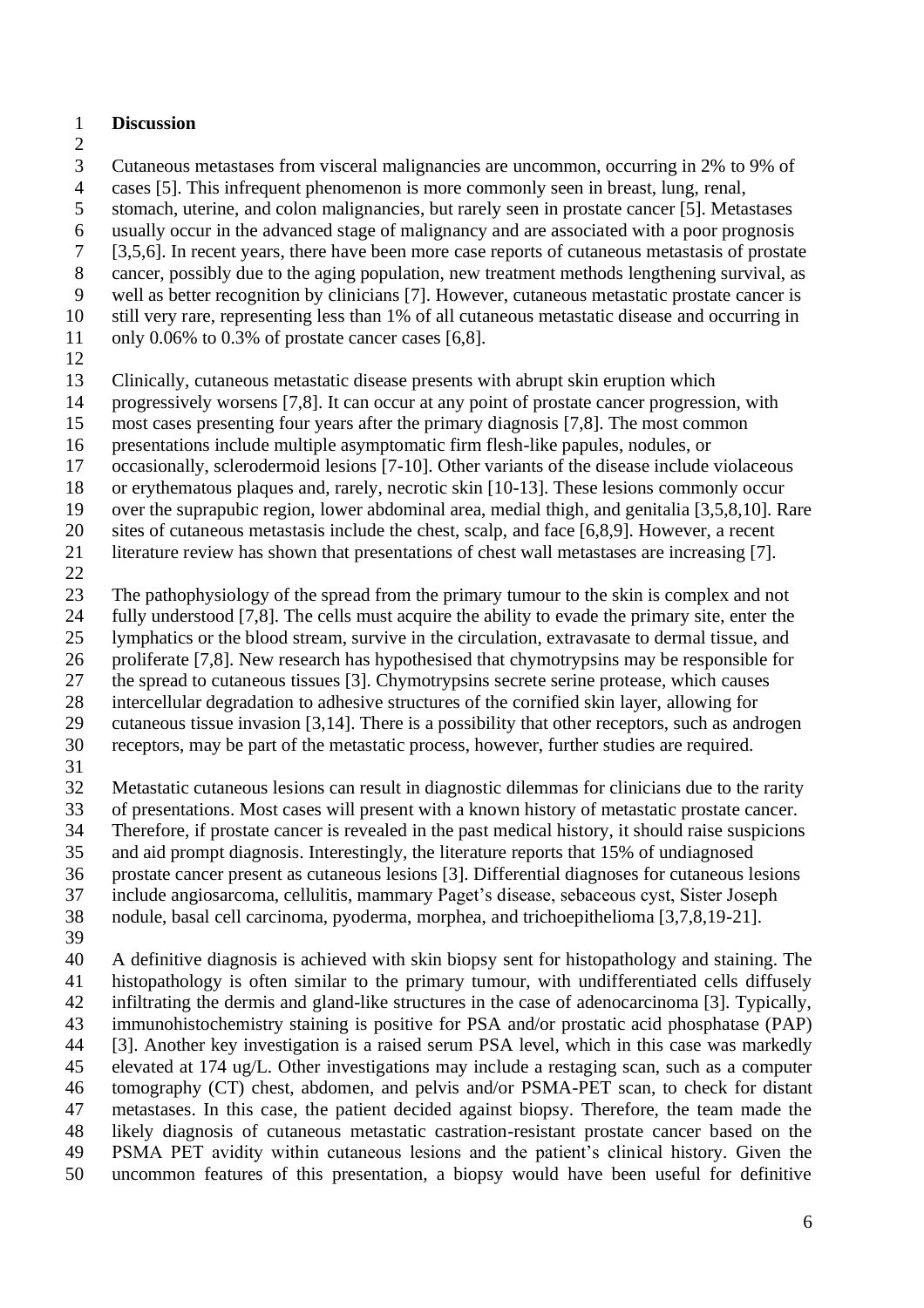diagnosis and could have guided treatment of variant histology which may only respond to certain treatments.

 Cutaneous metastasis is associated with a poor prognosis as there is often overt systemic disease present [3,7,8,22]. The mean survival time after diagnosis of cutaneous metastasis has been calculated to be between six to seven months [3,7,8,22,23]. Treatments are mostly palliative, including local excision, chemotherapy, or radiotherapy [3,7,8]. As most patients have advanced disease, the efficacy of management options has not yet been evaluated. Most patients are treated with a conservative approach, including palliative care and local radiation therapy, in an attempt to treat symptoms and improve the patient's quality of life [3]. In patients receiving more aggressive treatment for cutaneous metastases, chemotherapeutic agents have been utilized without much improvement [17,26]. Other systemic therapies, such as androgen deprivation therapy, have shown encouraging results with resolution of lesions [17,22].

 There is PSMA targeted radionuclide therapy (TRT), which binds and emits radiation to PSMA-expressing tissues, destroying the prostate cancer cells [27]. Prostate specific membrane antigen TRT may also be offered as treatment for metastatic prostate cancer and is predominantly used when other treatments fail [27]. Targeted radionuclide therapy is an advancing area of oncology treatment and has shown some promising outcomes in metastatic prostate cancer; however, there is limited research available regarding the efficacy of TRT in cutaneous metastatic prostate cancer [28].

- 
- 
-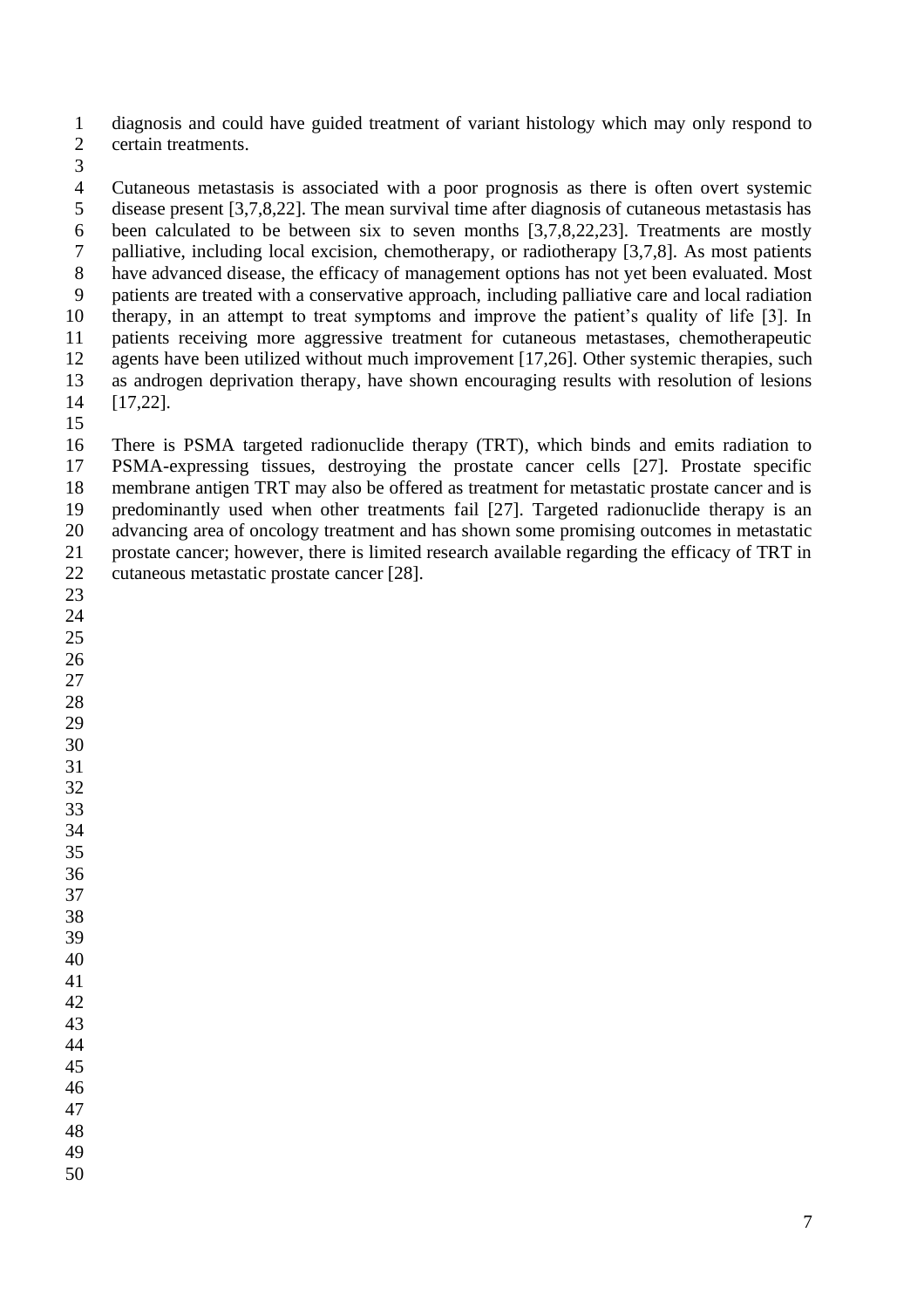# **Learning Points**

- 1. Although cutaneous metastatic lesions are rare, their presence warrants prompt assessment. These lesions are associated with dedifferentiated pathology, high burden of the disease, and poor prognosis. Therefore, prompt diagnosis and treatment are necessary to minimise associated morbidity and mortality.
- 2. Biopsy of lesions allows for definitive diagnosis and can guide treatment in variant histology which may respond to certain chemotherapies. Other useful investigations include PSMA-PET scans, restaging CTs, and PSA markers.
- 3. Prostate specific membrane antigen TRT is a relatively new therapy that may be offered as treatment for metastatic prostate cancer and is predominantly used when other treatments fail.

 $\frac{1}{2}$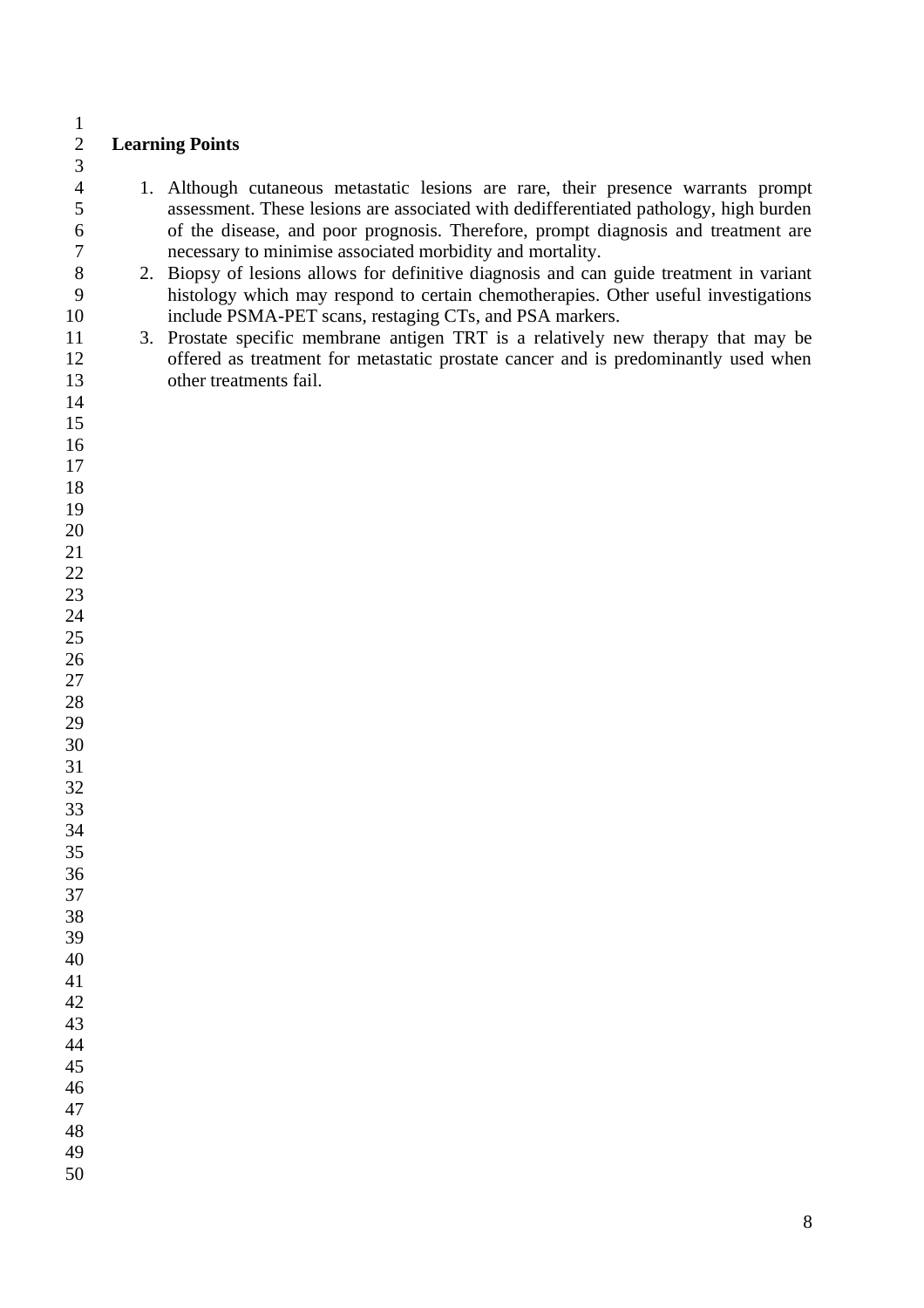#### $\frac{1}{2}$ **Conclusion**

This report presents the case of an 83-year-old man with cutaneous metastases of prostate

carcinoma. Although prostate cutaneous metastasis is an uncommon presentation, it remains

6 an important diagnostic consideration in patients with unrecognised and advanced disease.<br>
Treating clinicians, including radiation oncologists, medical oncologists, dermatologists.

- Treating clinicians, including radiation oncologists, medical oncologists, dermatologists,
- urologists, and general practitioners, should consider the diagnosis of cutaneous metastasis in
- the case of skin lesions in prostate cancer patients. The presence of cutaneous metastatic
- lesions should prompt further assessment as they are associated with dedifferentiated
- pathology, high burden of the disease, and poor prognosis.
- 
- 
- 
- 
- 
- 
- 
- 
- 
- 
- 

- 
- 
- 
- 
- 
- 
- 
- 
- 
- 
- 
- 
- 
- 
- 

- 
- 
- 
- 
-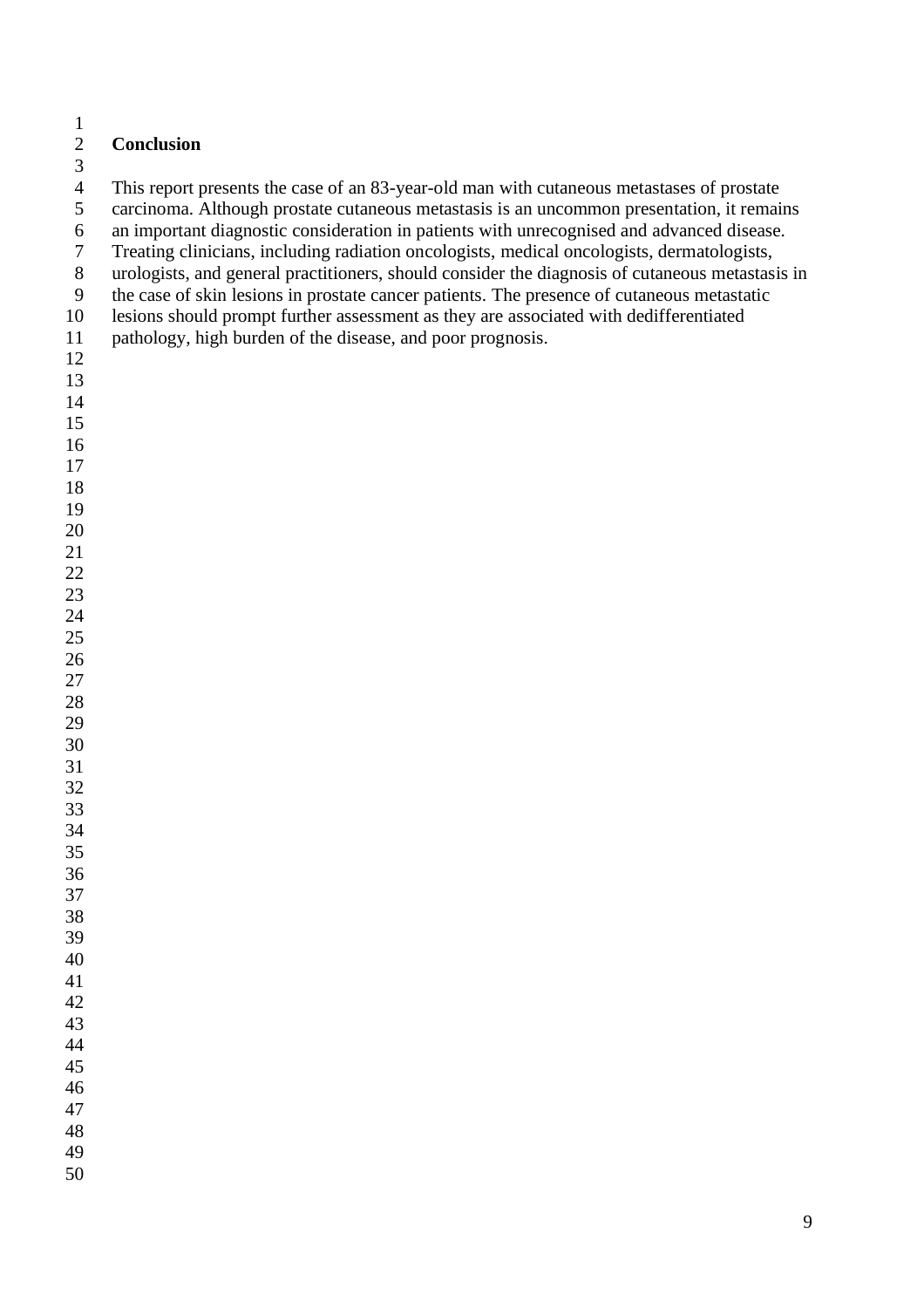# **Conflict of interests**

- The author of this case report declares no conflict of interest.
- 

#### **Author Contributions**

- 6 The content of this case report was written by Dr. Madison Boot and was reviewed and edited<br>7 by Dr Elias Nasser. The first author is Dr. Madison Boot and the second author is Dr. Elias
- by Dr Elias Nasser. The first author is Dr. Madison Boot and the second author is Dr. Elias Nasser.
- 

# **Funding**

- The author of this case report received no funding.
- 

# **Acknowledgements**

- I would like to acknowledge and thank Dr. Pippa Burns and Dr. Jack Archer for reviewing
- and providing feedback on this case report. I would also like to acknowledge and thank Dr.
- Elias Nasser for the opportunity to perform this case report while working with his team.

#### **Consent**

Written informed consent was obtained from the patient, prior to his death, for publication of

- this case report and accompanying images.
- 
- 
- 
- 
- 
- 
- 
- 
-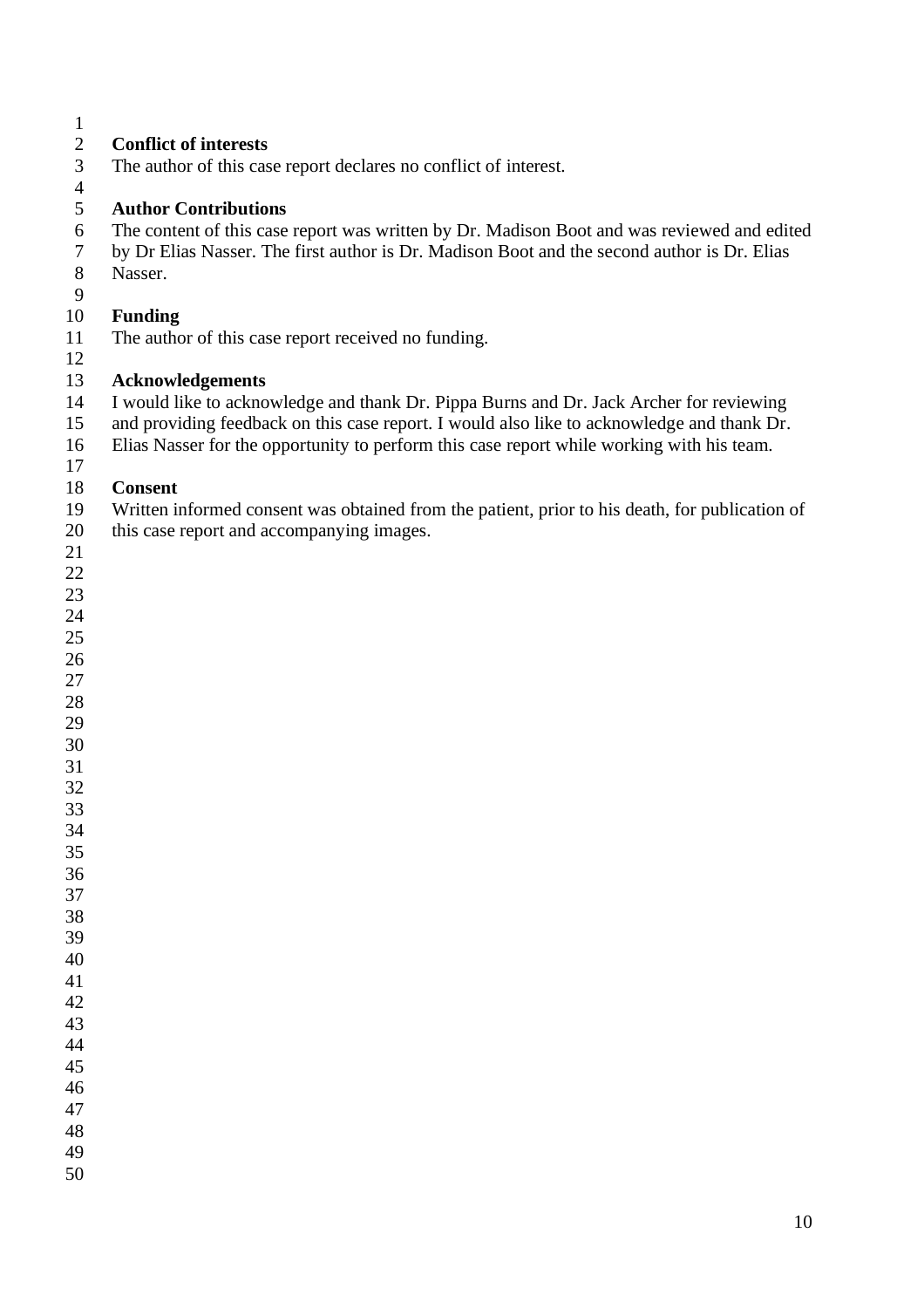# **References**

- [1] Australian Institute of Health and Welfare. Prostate cancer in Australia [Internet].
- Canberra; 2013 [updated 2013 Nov; cited 2020 Dec 10]. Available from:
- https://www.aihw.gov.au/getmedia/79bf7508-9ef2-41a1-8014-
- 6ac11610ab72/14374.pdf.aspx?inline=true
- [2] Amling CL, Blute ML, Bergstralh EJ, Seay TM, Slezak J, Zincke H. Long-term hazard of
- progression after radical prostatectomy for clinically localised prostate cancer: continued risk
- of biochemical failure after 5 years. J Urol. 2000;164(1):101-5.
- [3] Esquivel-Pinto IA, Torres-Alvarez B, Gómez-Villa RJ, Castanedo-Cázares JP. A case of
- prostatic carcinoma manifesting as cutaneous facial nodule. Case Rep Urol. 2018;2018:e1-6.
- [4] Moreno Perez MP, Sanchez Iznaola M, Garcia A, Muñoz del Toro J, Casariego
- J, Robinson P, et al. Neuropsychiatric adverse events of enzalutamide and abiraterone
- acetate: Meta-analysis of randomized clinical trials with real world reporting patterns from
- EudraVigilance. J Clin Oncol. 2018;36(6):217.
- [5] Rathee VS, Patnaik P, Shaw D, Khan SW, Trivedi S, Dwivedi US. Cutaneous metastasis
- from prostatic adenocarcinoma a rare presentation. Urol Nephrol Open Access J.
- 2018;6(1):00196.
- [6] Sharma R, Chandra M. Cutaneous metastases from carcinoma of the prostate: a case
- report. Dermatol Online J. 2005;11(1):24.
- [7] Brown G, Kurtzman F, Lian M, Sligh J. Review of the literature regarding metastatic
- prostate carcinoma to the skin, "beyond the abstract". Beyond the Abstract Urotoday.
- $23 \quad 2015;1(1):1-5.$
- [8] Kataria P, Kendre P, Patel A, Dalsaniya S. Cutaneous metastasis leading to the diagnosis
- of carcinoma of the prostate: a rare case report and review of literature. Indian J Dermatol. 2018;63(2):182-5.
- [9] Kavak A, Yılmaz M, Çam H, Tuğcu V, Albayrak H, Sakız D, et al. Cutaneous metastasis
- 28 in prostate cancer: two cases with similar clinical findings. J Cancer Res Ther.<br>29 2018:14(7):1213.
- 2018;14(7):1213.
- [10] Wang S, Mecca P, Myskowski P, Slovin S. Scrotal and penile papules and plaques as the
- initial manifestation of a cutaneous metastasis of adenocarcinoma of the prostate: case report
- and review of the literature. J Cutan Pathol. 2008;35(1):681-4.
- [11] Arita K, Kawashima T, Shimizu H. Cutaneous metastasis of prostate carcinoma. Clin
- Exp Dermatol. 2002;27:64-5.
- [12] Bailey C, Broadbent A. Cutaneous metastases of prostate cancer. J Palliat Med.
- 2007;10:980-2.
- [13] Mueller TJ, Wu H, Greenberg RE, Hudes G, Topham N, Lessin SR, et al*.* Cutaneous
- metastases from genitourinary malignancies. Urology. 2004;63:1021-6.
- [14] Mo L, Zhang J, Shi J, Xuan Q, Yang X, Qin M, et al. Human kallikrein 7 induces
- epithelial-mesenchymal transition-like changes in prostate carcinoma cells: a role in prostate cancer invasion and progression. Anticancer Res. 2010;30:3413–20.
- [15] Kraft Rovere R, Silva de Lima A, Casemiro KP. A case of small-cell prostate cancer
- with a metastasis to the scalp. Jpn J Clin Oncol*.* 2013;43(11):1156.
- [16] Lopez-Navarro N, Lopez-Sanchez JC, Perez-Enriquez JE, Bosch RJ, Herrera E. Atypical
- skin metastases of mucinous adenocarcinoma of the prostate with signet ring cells. Actas
- Dermosifiliogr*.* 2009;100(4):338-41.
- [17] Njiaju UO, Truica CI. Metastatic prostatic adenocarcinoma mimicking inflammatory
- breast carcinoma: a case report. Clin Breast Cancer*.* 2010;10(1):e3-5.
-